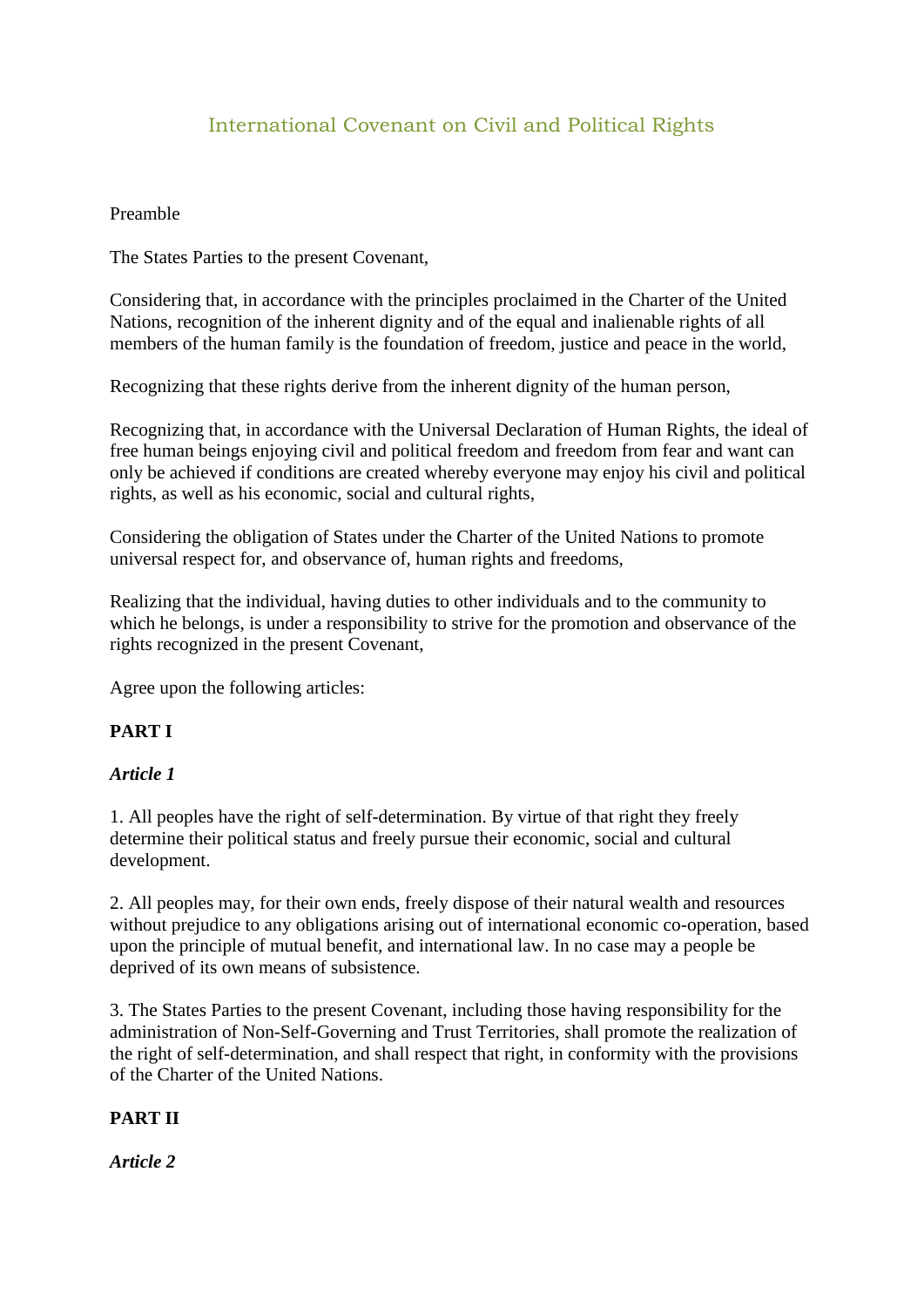1. Each State Party to the present Covenant undertakes to respect and to ensure to all individuals within its territory and subject to its jurisdiction the rights recognized in the present Covenant, without distinction of any kind, such as race, colour, sex, language, religion, political or other opinion, national or social origin, property, birth or other status.

2. Where not already provided for by existing legislative or other measures, each State Party to the present Covenant undertakes to take the necessary steps, in accordance with its constitutional processes and with the provisions of the present Covenant, to adopt such laws or other measures as may be necessary to give effect to the rights recognized in the present Covenant.

3. Each State Party to the present Covenant undertakes:

(a) To ensure that any person whose rights or freedoms as herein recognized are violated shall have an effective remedy, notwithstanding that the violation has been committed by persons acting in an official capacity;

(b) To ensure that any person claiming such a remedy shall have his right thereto determined by competent judicial, administrative or legislative authorities, or by any other competent authority provided for by the legal system of the State, and to develop the possibilities of judicial remedy;

(c) To ensure that the competent authorities shall enforce such remedies when granted.

## *Article 3*

The States Parties to the present Covenant undertake to ensure the equal right of men and women to the enjoyment of all civil and political rights set forth in the present Covenant.

## *Article 4*

1 . In time of public emergency which threatens the life of the nation and the existence of which is officially proclaimed, the States Parties to the present Covenant may take measures derogating from their obligations under the present Covenant to the extent strictly required by the exigencies of the situation, provided that such measures are not inconsistent with their other obligations under international law and do not involve discrimination solely on the ground of race, colour, sex, language, religion or social origin.

2. No derogation from articles 6, 7, 8 (paragraphs I and 2), 11, 15, 16 and 18 may be made under this provision.

3. Any State Party to the present Covenant availing itself of the right of derogation shall immediately inform the other States Parties to the present Covenant, through the intermediary of the Secretary-General of the United Nations, of the provisions from which it has derogated and of the reasons by which it was actuated. A further communication shall be made, through the same intermediary, on the date on which it terminates such derogation.

## *Article 5*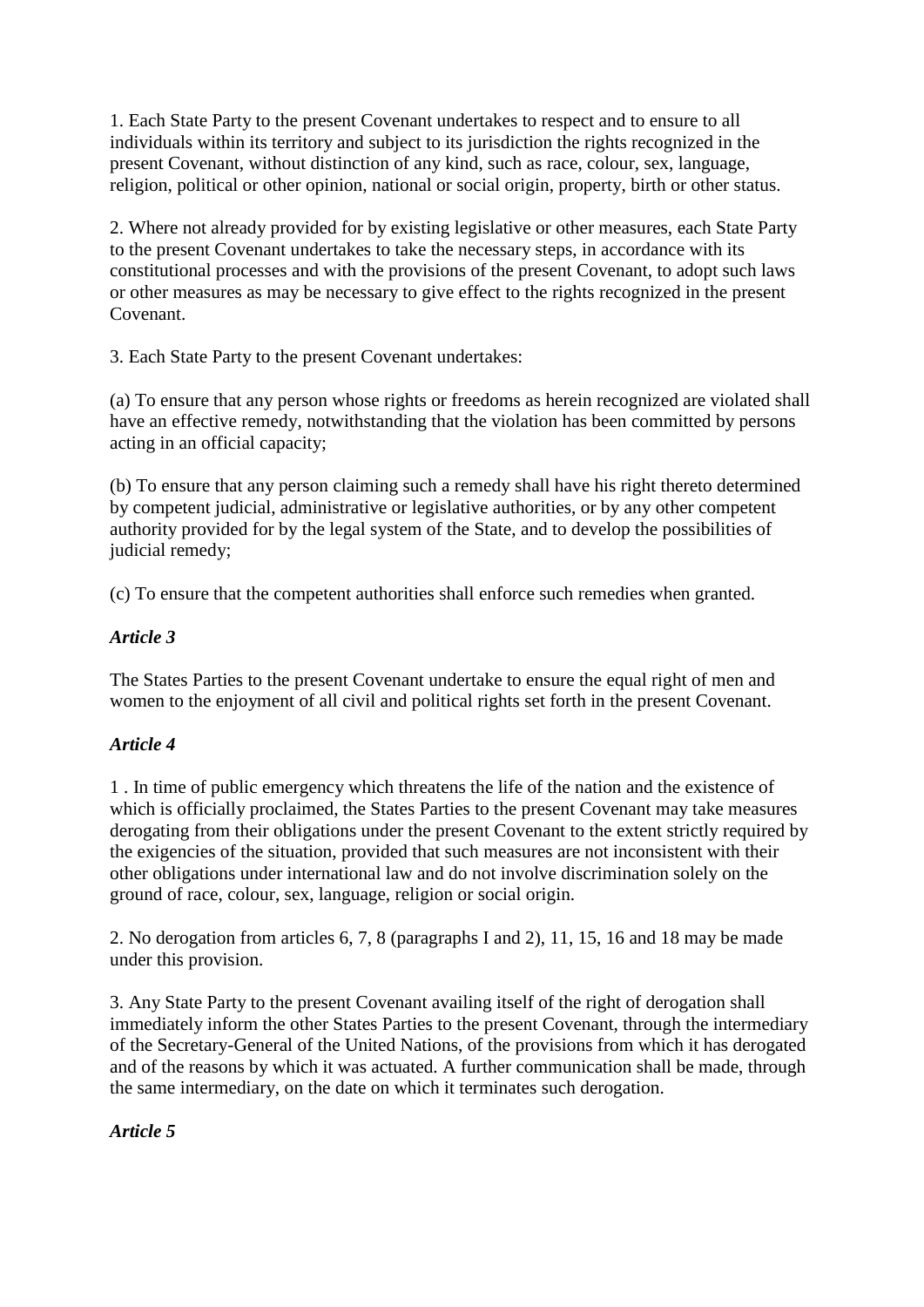1. Nothing in the present Covenant may be interpreted as implying for any State, group or person any right to engage in any activity or perform any act aimed at the destruction of any of the rights and freedoms recognized herein or at their limitation to a greater extent than is provided for in the present Covenant.

2. There shall be no restriction upon or derogation from any of the fundamental human rights recognized or existing in any State Party to the present Covenant pursuant to law, conventions, regulations or custom on the pretext that the present Covenant does not recognize such rights or that it recognizes them to a lesser extent.

## **PART III**

## *Article 6*

1. Every human being has the inherent right to life. This right shall be protected by law. No one shall be arbitrarily deprived of his life.

2. In countries which have not abolished the death penalty, sentence of death may be imposed only for the most serious crimes in accordance with the law in force at the time of the commission of the crime and not contrary to the provisions of the present Covenant and to the Convention on the Prevention and Punishment of the Crime of Genocide. This penalty can only be carried out pursuant to a final judgement rendered by a competent court.

3. When deprivation of life constitutes the crime of genocide, it is understood that nothing in this article shall authorize any State Party to the present Covenant to derogate in any way from any obligation assumed under the provisions of the Convention on the Prevention and Punishment of the Crime of Genocide.

4. Anyone sentenced to death shall have the right to seek pardon or commutation of the sentence. Amnesty, pardon or commutation of the sentence of death may be granted in all cases.

5. Sentence of death shall not be imposed for crimes committed by persons below eighteen years of age and shall not be carried out on pregnant women.

6. Nothing in this article shall be invoked to delay or to prevent the abolition of capital punishment by any State Party to the present Covenant.

## *Article 7*

No one shall be subjected to torture or to cruel, inhuman or degrading treatment or punishment. In particular, no one shall be subjected without his free consent to medical or scientific experimentation.

### *Article 8*

1. No one shall be held in slavery; slavery and the slave-trade in all their forms shall be prohibited.

2. No one shall be held in servitude.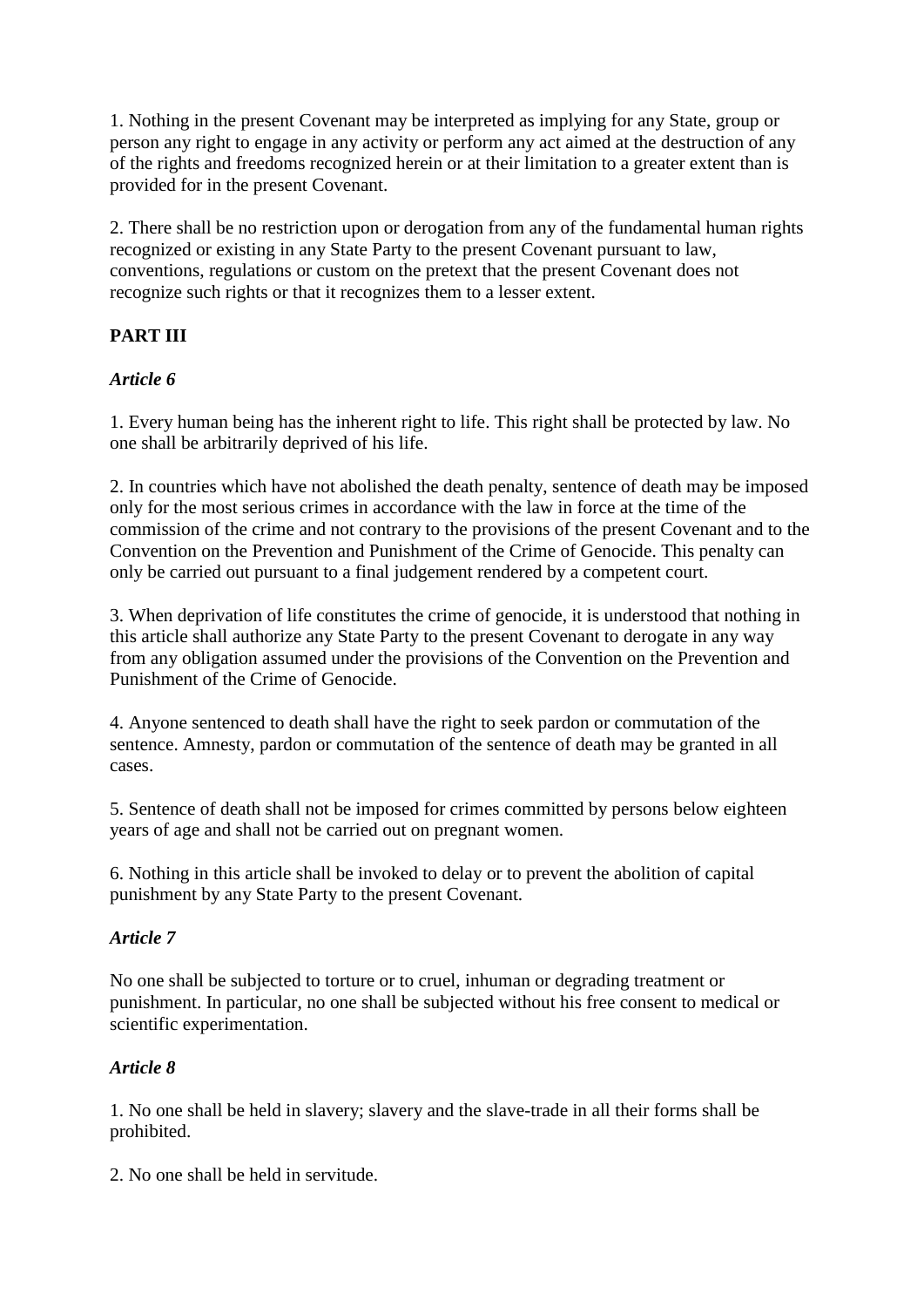(a) No one shall be required to perform forced or compulsory labour;

(b) Paragraph 3 (a) shall not be held to preclude, in countries where imprisonment with hard labour may be imposed as a punishment for a crime, the performance of hard labour in pursuance of a sentence to such punishment by a competent court;

(c) For the purpose of this paragraph the term "forced or compulsory labour" shall not include:

(i) Any work or service, not referred to in subparagraph (b), normally required of a person who is under detention in consequence of a lawful order of a court, or of a person during conditional release from such detention;

(ii) Any service of a military character and, in countries where conscientious objection is recognized, any national service required by law of conscientious objectors;

(iii) Any service exacted in cases of emergency or calamity threatening the life or well-being of the community;

(iv) Any work or service which forms part of normal civil obligations.

#### *Article 9*

1. Everyone has the right to liberty and security of person. No one shall be subjected to arbitrary arrest or detention. No one shall be deprived of his liberty except on such grounds and in accordance with such procedure as are established by law.

2. Anyone who is arrested shall be informed, at the time of arrest, of the reasons for his arrest and shall be promptly informed of any charges against him.

3. Anyone arrested or detained on a criminal charge shall be brought promptly before a judge or other officer authorized by law to exercise judicial power and shall be entitled to trial within a reasonable time or to release. It shall not be the general rule that persons awaiting trial shall be detained in custody, but release may be subject to guarantees to appear for trial, at any other stage of the judicial proceedings, and, should occasion arise, for execution of the judgement.

4. Anyone who is deprived of his liberty by arrest or detention shall be entitled to take proceedings before a court, in order that that court may decide without delay on the lawfulness of his detention and order his release if the detention is not lawful.

5. Anyone who has been the victim of unlawful arrest or detention shall have an enforceable right to compensation.

### *Article 10*

1. All persons deprived of their liberty shall be treated with humanity and with respect for the inherent dignity of the human person.

3.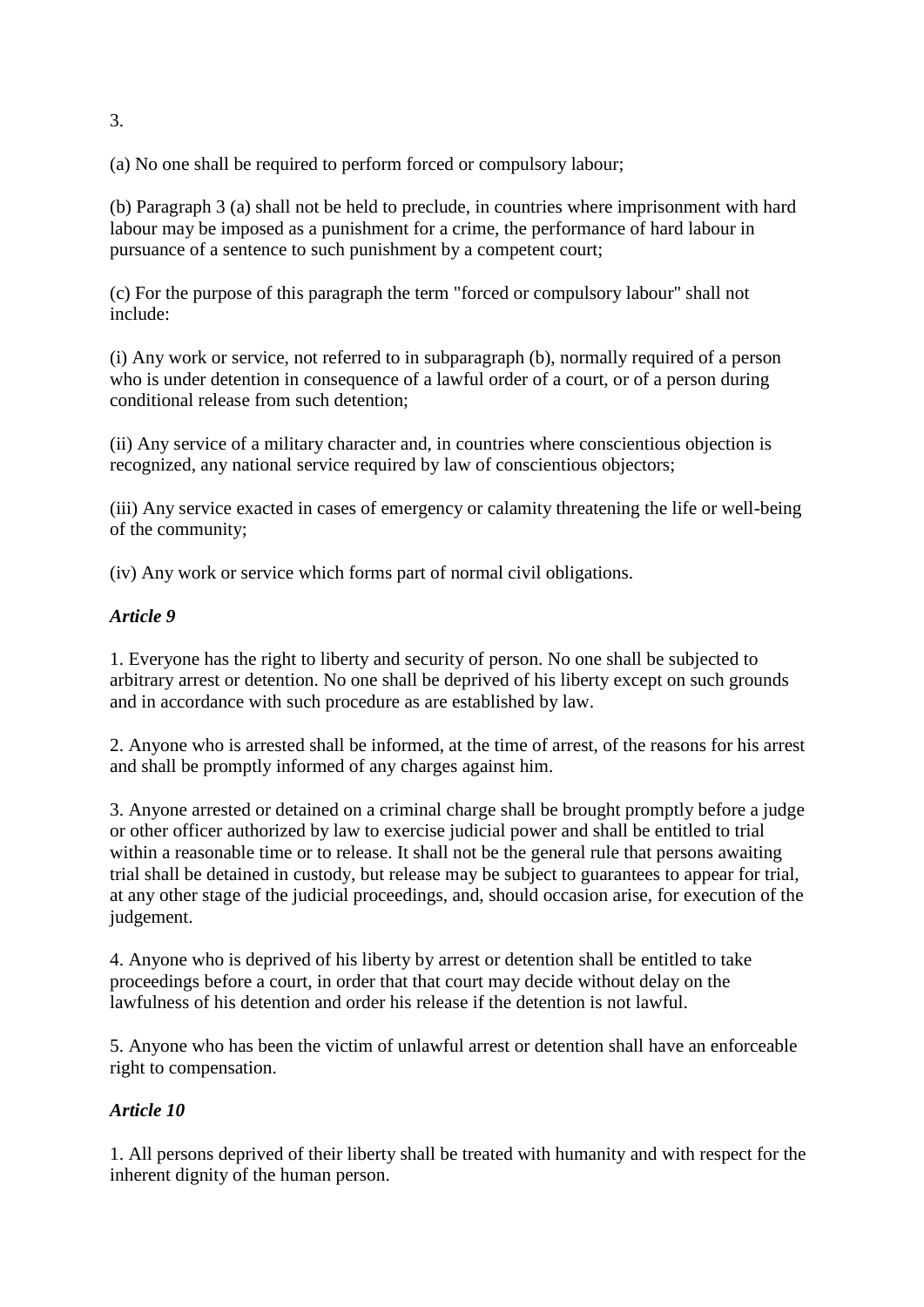2.

(a) Accused persons shall, save in exceptional circumstances, be segregated from convicted persons and shall be subject to separate treatment appropriate to their status as unconvicted persons;

(b) Accused juvenile persons shall be separated from adults and brought as speedily as possible for adjudication.

3. The penitentiary system shall comprise treatment of prisoners the essential aim of which shall be their reformation and social rehabilitation. Juvenile offenders shall be segregated from adults and be accorded treatment appropriate to their age and legal status.

## *Article 11*

No one shall be imprisoned merely on the ground of inability to fulfil a contractual obligation.

## *Article 12*

1. Everyone lawfully within the territory of a State shall, within that territory, have the right to liberty of movement and freedom to choose his residence.

2. Everyone shall be free to leave any country, including his own.

3. The above-mentioned rights shall not be subject to any restrictions except those which are provided by law, are necessary to protect national security, public order (ordre public), public health or morals or the rights and freedoms of others, and are consistent with the other rights recognized in the present Covenant.

4. No one shall be arbitrarily deprived of the right to enter his own country.

### *Article 13*

An alien lawfully in the territory of a State Party to the present Covenant may be expelled therefrom only in pursuance of a decision reached in accordance with law and shall, except where compelling reasons of national security otherwise require, be allowed to submit the reasons against his expulsion and to have his case reviewed by, and be represented for the purpose before, the competent authority or a person or persons especially designated by the competent authority.

### *Article 14*

1. All persons shall be equal before the courts and tribunals. In the determination of any criminal charge against him, or of his rights and obligations in a suit at law, everyone shall be entitled to a fair and public hearing by a competent, independent and impartial tribunal established by law. The press and the public may be excluded from all or part of a trial for reasons of morals, public order (ordre public) or national security in a democratic society, or when the interest of the private lives of the parties so requires, or to the extent strictly necessary in the opinion of the court in special circumstances where publicity would prejudice the interests of justice; but any judgement rendered in a criminal case or in a suit at law shall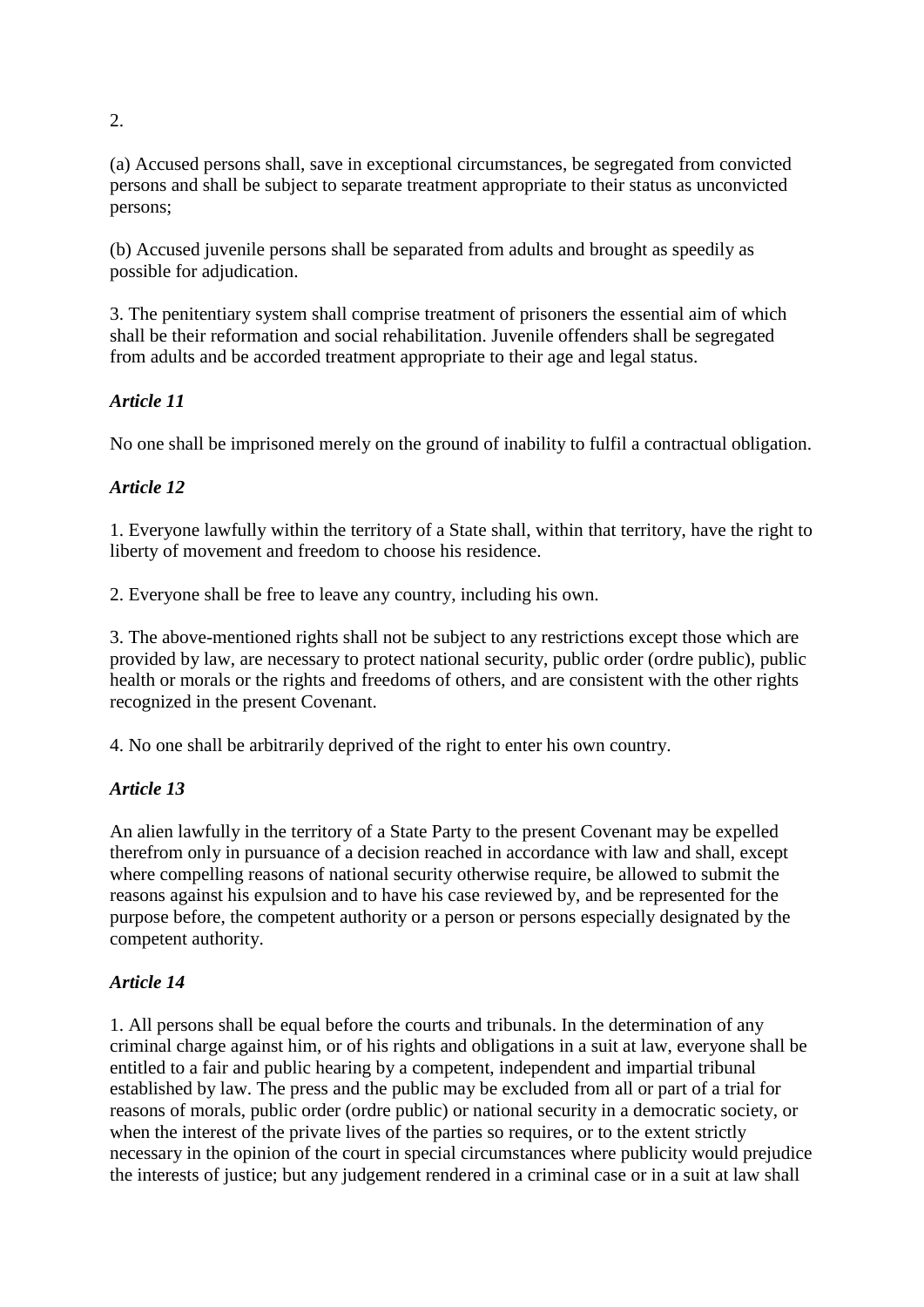be made public except where the interest of juvenile persons otherwise requires or the proceedings concern matrimonial disputes or the guardianship of children.

2. Everyone charged with a criminal offence shall have the right to be presumed innocent until proved guilty according to law.

3. In the determination of any criminal charge against him, everyone shall be entitled to the following minimum guarantees, in full equality: (a) To be informed promptly and in detail in a language which he understands of the nature and cause of the charge against him;

(b) To have adequate time and facilities for the preparation of his defence and to communicate with counsel of his own choosing;

(c) To be tried without undue delay;

(d) To be tried in his presence, and to defend himself in person or through legal assistance of his own choosing; to be informed, if he does not have legal assistance, of this right; and to have legal assistance assigned to him, in any case where the interests of justice so require, and without payment by him in any such case if he does not have sufficient means to pay for it;

(e) To examine, or have examined, the witnesses against him and to obtain the attendance and examination of witnesses on his behalf under the same conditions as witnesses against him;

(f) To have the free assistance of an interpreter if he cannot understand or speak the language used in court;

(g) Not to be compelled to testify against himself or to confess guilt.

4. In the case of juvenile persons, the procedure shall be such as will take account of their age and the desirability of promoting their rehabilitation.

5. Everyone convicted of a crime shall have the right to his conviction and sentence being reviewed by a higher tribunal according to law.

6. When a person has by a final decision been convicted of a criminal offence and when subsequently his conviction has been reversed or he has been pardoned on the ground that a new or newly discovered fact shows conclusively that there has been a miscarriage of justice, the person who has suffered punishment as a result of such conviction shall be compensated according to law, unless it is proved that the non-disclosure of the unknown fact in time is wholly or partly attributable to him.

7. No one shall be liable to be tried or punished again for an offence for which he has already been finally convicted or acquitted in accordance with the law and penal procedure of each country.

### *Article 15*

1 . No one shall be held guilty of any criminal offence on account of any act or omission which did not constitute a criminal offence, under national or international law, at the time when it was committed. Nor shall a heavier penalty be imposed than the one that was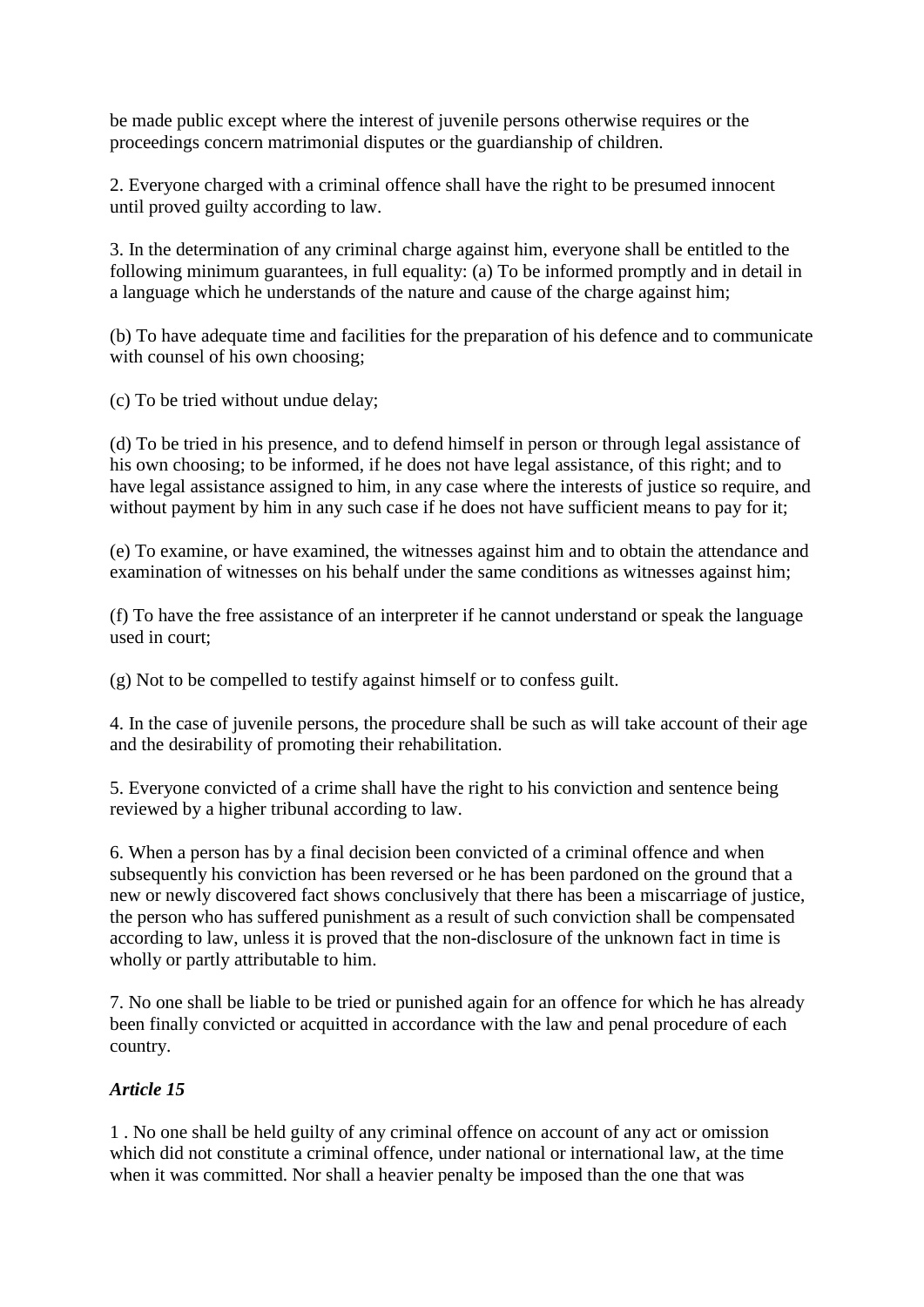applicable at the time when the criminal offence was committed. If, subsequent to the commission of the offence, provision is made by law for the imposition of the lighter penalty, the offender shall benefit thereby.

2. Nothing in this article shall prejudice the trial and punishment of any person for any act or omission which, at the time when it was committed, was criminal according to the general principles of law recognized by the community of nations.

### *Article 16*

Everyone shall have the right to recognition everywhere as a person before the law.

## *Article 17*

1. No one shall be subjected to arbitrary or unlawful interference with his privacy, family, home or correspondence, nor to unlawful attacks on his honour and reputation.

2. Everyone has the right to the protection of the law against such interference or attacks.

## *Article 18*

1. Everyone shall have the right to freedom of thought, conscience and religion. This right shall include freedom to have or to adopt a religion or belief of his choice, and freedom, either individually or in community with others and in public or private, to manifest his religion or belief in worship, observance, practice and teaching.

2. No one shall be subject to coercion which would impair his freedom to have or to adopt a religion or belief of his choice.

3. Freedom to manifest one's religion or beliefs may be subject only to such limitations as are prescribed by law and are necessary to protect public safety, order, health, or morals or the fundamental rights and freedoms of others.

4. The States Parties to the present Covenant undertake to have respect for the liberty of parents and, when applicable, legal guardians to ensure the religious and moral education of their children in conformity with their own convictions.

### *Article 19*

1. Everyone shall have the right to hold opinions without interference.

2. Everyone shall have the right to freedom of expression; this right shall include freedom to seek, receive and impart information and ideas of all kinds, regardless of frontiers, either orally, in writing or in print, in the form of art, or through any other media of his choice.

3. The exercise of the rights provided for in paragraph 2 of this article carries with it special duties and responsibilities. It may therefore be subject to certain restrictions, but these shall only be such as are provided by law and are necessary:

(a) For respect of the rights or reputations of others;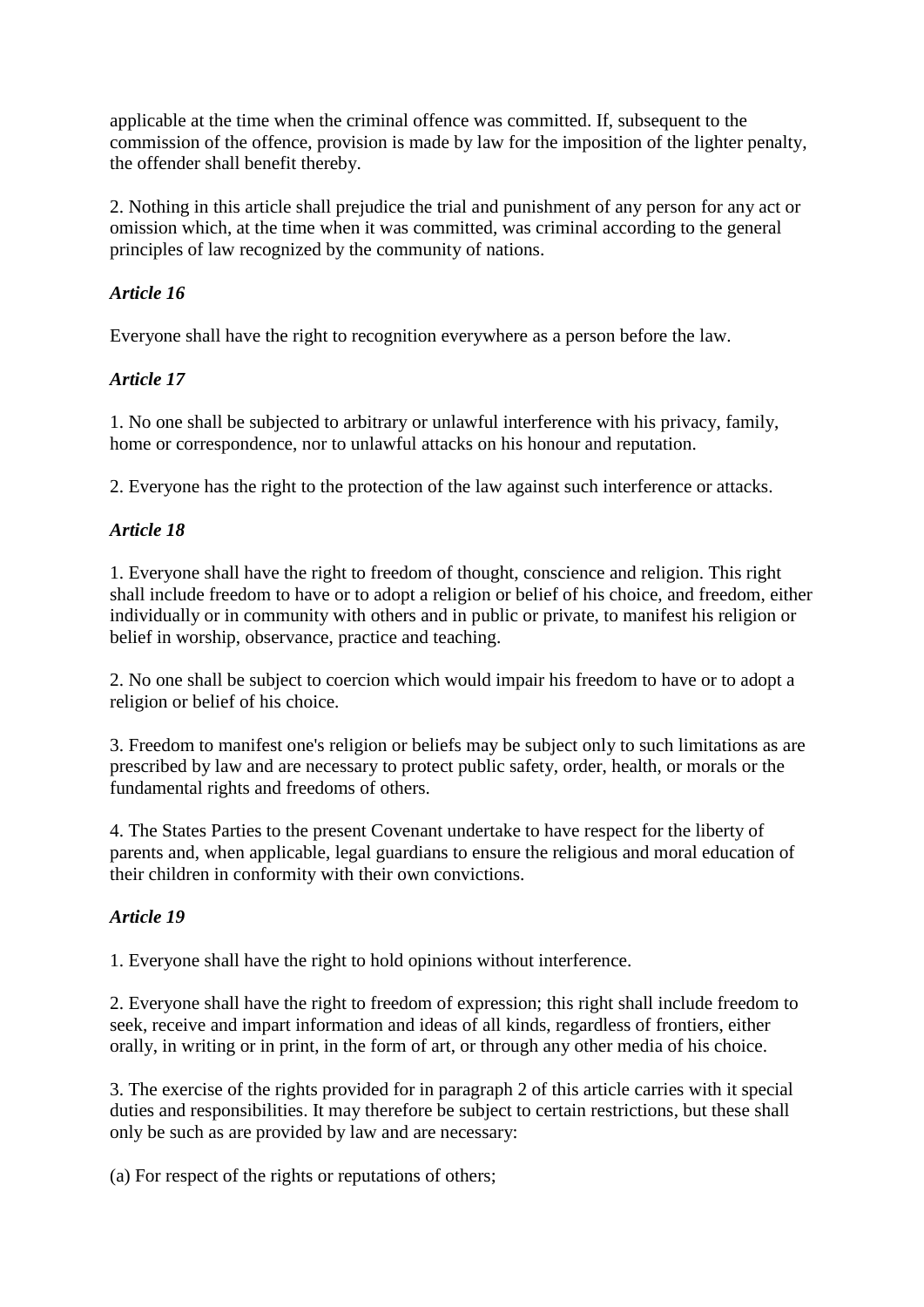(b) For the protection of national security or of public order (ordre public), or of public health or morals.

## *Article 20*

1. Any propaganda for war shall be prohibited by law.

2. Any advocacy of national, racial or religious hatred that constitutes incitement to discrimination, hostility or violence shall be prohibited by law.

## *Article 21*

The right of peaceful assembly shall be recognized. No restrictions may be placed on the exercise of this right other than those imposed in conformity with the law and which are necessary in a democratic society in the interests of national security or public safety, public order (ordre public), the protection of public health or morals or the protection of the rights and freedoms of others.

### *Article 22*

1. Everyone shall have the right to freedom of association with others, including the right to form and join trade unions for the protection of his interests.

2. No restrictions may be placed on the exercise of this right other than those which are prescribed by law and which are necessary in a democratic society in the interests of national security or public safety, public order (ordre public), the protection of public health or morals or the protection of the rights and freedoms of others. This article shall not prevent the imposition of lawful restrictions on members of the armed forces and of the police in their exercise of this right.

3. Nothing in this article shall authorize States Parties to the International Labour Organisation Convention of 1948 concerning Freedom of Association and Protection of the Right to Organize to take legislative measures which would prejudice, or to apply the law in such a manner as to prejudice, the guarantees provided for in that Convention.

### *Article 23*

1. The family is the natural and fundamental group unit of society and is entitled to protection by society and the State.

2. The right of men and women of marriageable age to marry and to found a family shall be recognized.

3. No marriage shall be entered into without the free and full consent of the intending spouses.

4. States Parties to the present Covenant shall take appropriate steps to ensure equality of rights and responsibilities of spouses as to marriage, during marriage and at its dissolution. In the case of dissolution, provision shall be made for the necessary protection of any children.

### *Article 24*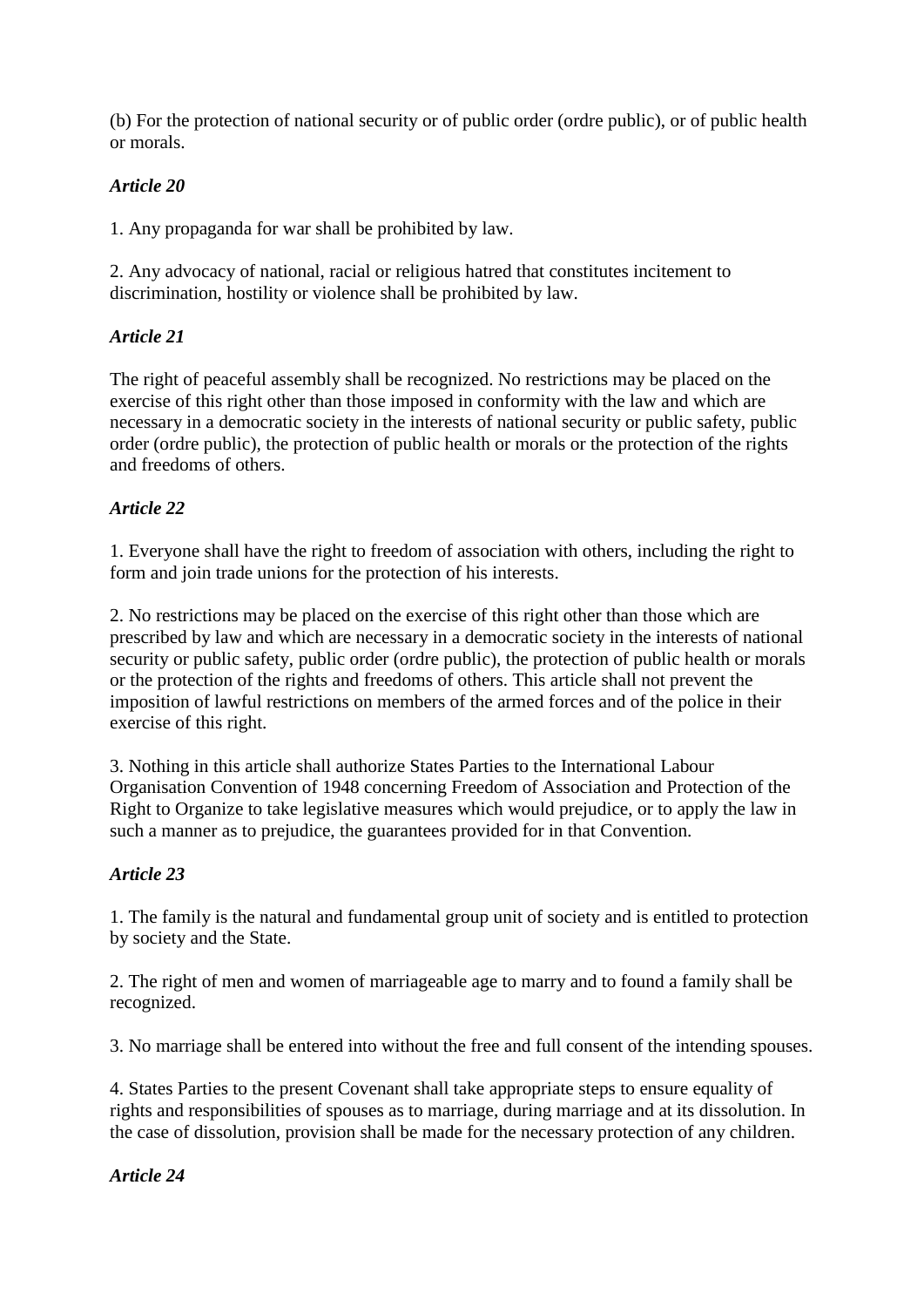1. Every child shall have, without any discrimination as to race, colour, sex, language, religion, national or social origin, property or birth, the right to such measures of protection as are required by his status as a minor, on the part of his family, society and the State.

2. Every child shall be registered immediately after birth and shall have a name.

3. Every child has the right to acquire a nationality.

### *Article 25*

Every citizen shall have the right and the opportunity, without any of the distinctions mentioned in article 2 and without unreasonable restrictions:

(a) To take part in the conduct of public affairs, directly or through freely chosen representatives;

(b) To vote and to be elected at genuine periodic elections which shall be by universal and equal suffrage and shall be held by secret ballot, guaranteeing the free expression of the will of the electors;

(c) To have access, on general terms of equality, to public service in his country.

#### *Article 26*

All persons are equal before the law and are entitled without any discrimination to the equal protection of the law. In this respect, the law shall prohibit any discrimination and guarantee to all persons equal and effective protection against discrimination on any ground such as race, colour, sex, language, religion, political or other opinion, national or social origin, property, birth or other status.

#### *Article 27*

In those States in which ethnic, religious or linguistic minorities exist, persons belonging to such minorities shall not be denied the right, in community with the other members of their group, to enjoy their own culture, to profess and practise their own religion, or to use their own language.

### **PART IV**

#### *Article 28*

1. There shall be established a Human Rights Committee (hereafter referred to in the present Covenant as the Committee). It shall consist of eighteen members and shall carry out the functions hereinafter provided.

2. The Committee shall be composed of nationals of the States Parties to the present Covenant who shall be persons of high moral character and recognized competence in the field of human rights, consideration being given to the usefulness of the participation of some persons having legal experience.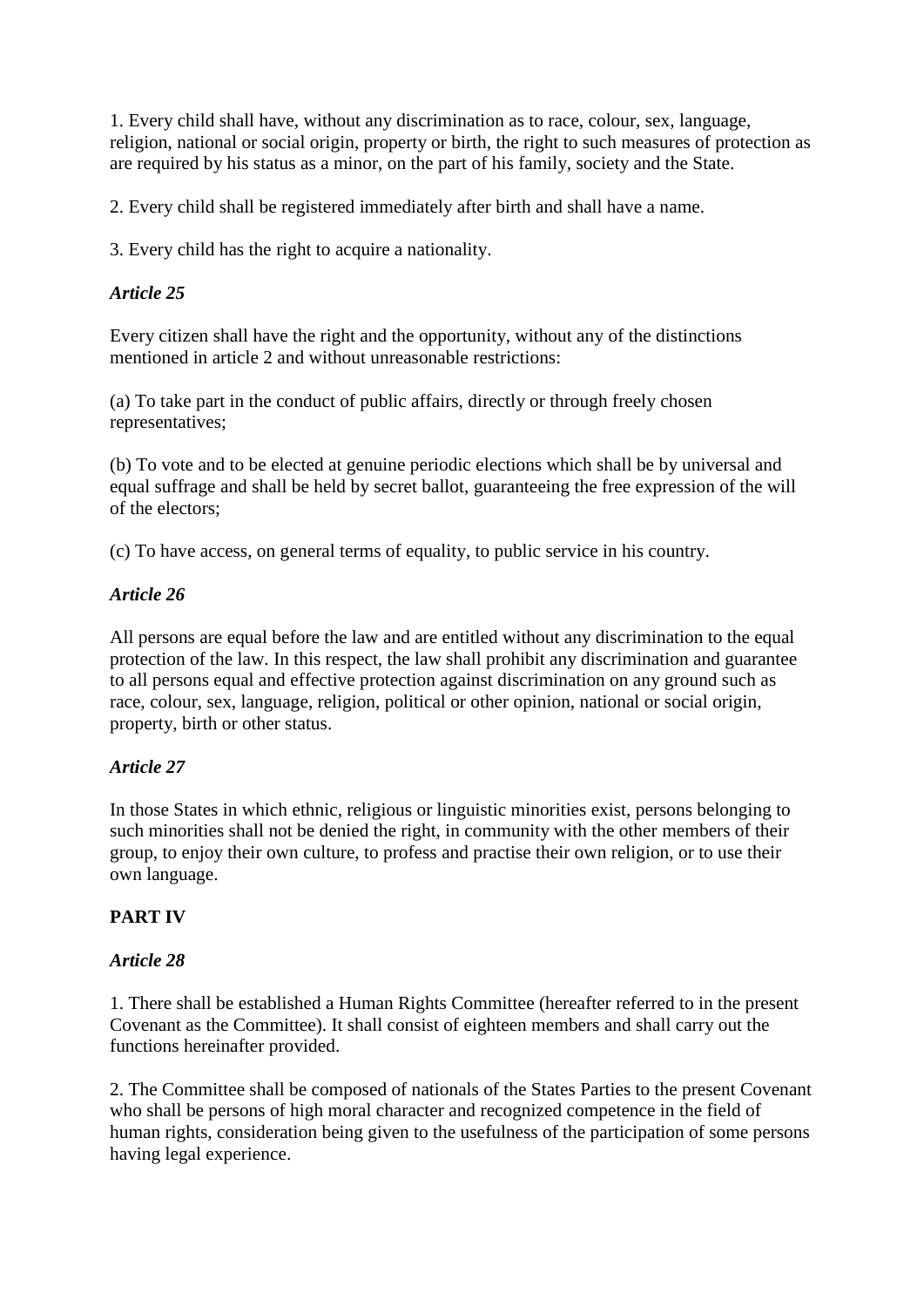3. The members of the Committee shall be elected and shall serve in their personal capacity.

### *Article 29*

1. The members of the Committee shall be elected by secret ballot from a list of persons possessing the qualifications prescribed in article 28 and nominated for the purpose by the States Parties to the present Covenant.

2. Each State Party to the present Covenant may nominate not more than two persons. These persons shall be nationals of the nominating State.

3. A person shall be eligible for renomination.

### *Article 30*

1. The initial election shall be held no later than six months after the date of the entry into force of the present Covenant.

2. At least four months before the date of each election to the Committee, other than an election to fill a vacancy declared in accordance with article 34, the Secretary-General of the United Nations shall address a written invitation to the States Parties to the present Covenant to submit their nominations for membership of the Committee within three months.

3. The Secretary-General of the United Nations shall prepare a list in alphabetical order of all the persons thus nominated, with an indication of the States Parties which have nominated them, and shall submit it to the States Parties to the present Covenant no later than one month before the date of each election.

4. Elections of the members of the Committee shall be held at a meeting of the States Parties to the present Covenant convened by the Secretary General of the United Nations at the Headquarters of the United Nations. At that meeting, for which two thirds of the States Parties to the present Covenant shall constitute a quorum, the persons elected to the Committee shall be those nominees who obtain the largest number of votes and an absolute majority of the votes of the representatives of States Parties present and voting.

### *Article 31*

1. The Committee may not include more than one national of the same State.

2. In the election of the Committee, consideration shall be given to equitable geographical distribution of membership and to the representation of the different forms of civilization and of the principal legal systems.

### *Article 32*

1. The members of the Committee shall be elected for a term of four years. They shall be eligible for re-election if renominated. However, the terms of nine of the members elected at the first election shall expire at the end of two years; immediately after the first election, the names of these nine members shall be chosen by lot by the Chairman of the meeting referred to in article 30, paragraph 4.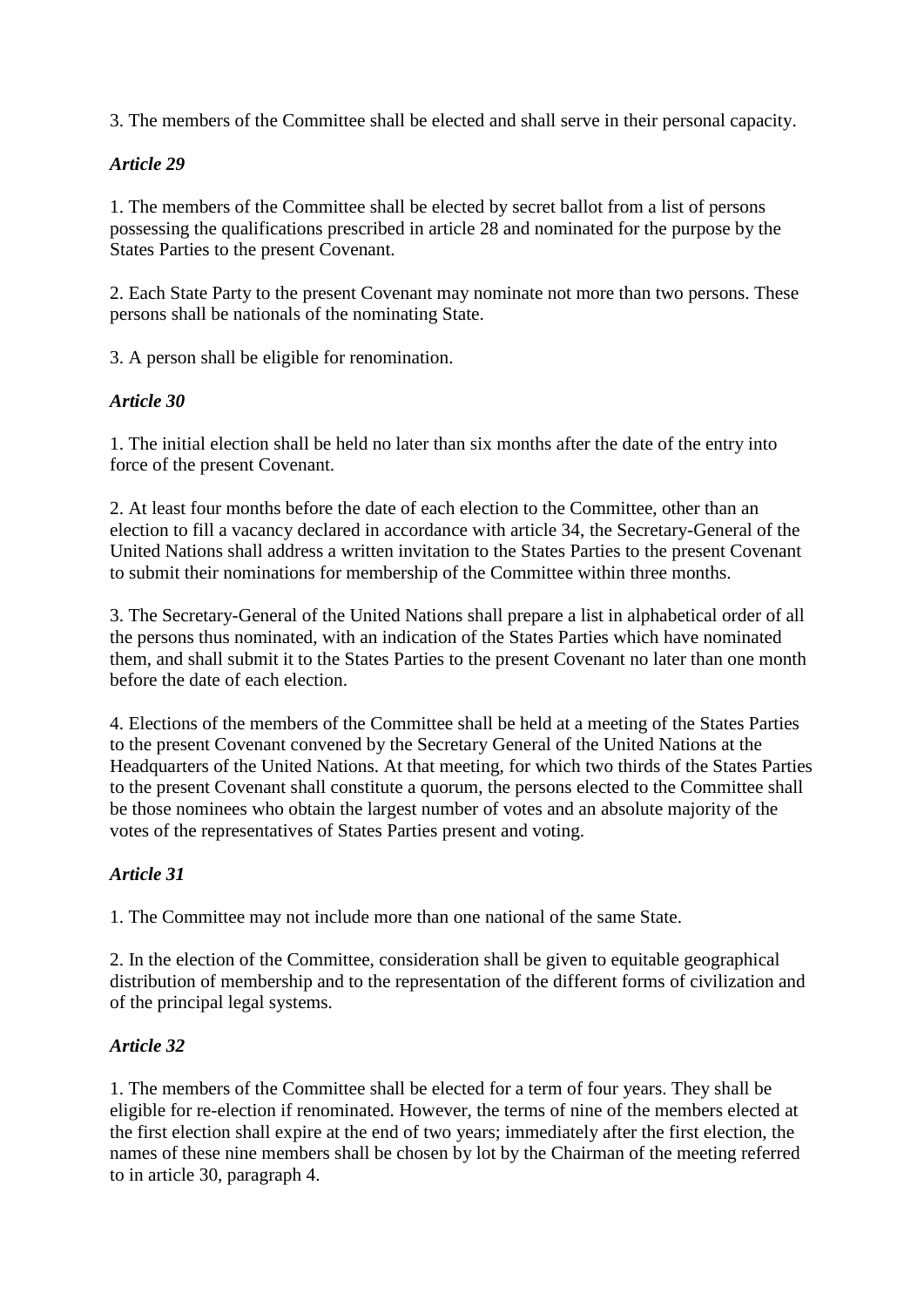2. Elections at the expiry of office shall be held in accordance with the preceding articles of this part of the present Covenant.

## *Article 33*

1. If, in the unanimous opinion of the other members, a member of the Committee has ceased to carry out his functions for any cause other than absence of a temporary character, the Chairman of the Committee shall notify the Secretary-General of the United Nations, who shall then declare the seat of that member to be vacant.

2. In the event of the death or the resignation of a member of the Committee, the Chairman shall immediately notify the Secretary-General of the United Nations, who shall declare the seat vacant from the date of death or the date on which the resignation takes effect.

### *Article 34*

1. When a vacancy is declared in accordance with article 33 and if the term of office of the member to be replaced does not expire within six months of the declaration of the vacancy, the Secretary-General of the United Nations shall notify each of the States Parties to the present Covenant, which may within two months submit nominations in accordance with article 29 for the purpose of filling the vacancy.

2. The Secretary-General of the United Nations shall prepare a list in alphabetical order of the persons thus nominated and shall submit it to the States Parties to the present Covenant. The election to fill the vacancy shall then take place in accordance with the relevant provisions of this part of the present Covenant.

3. A member of the Committee elected to fill a vacancy declared in accordance with article 33 shall hold office for the remainder of the term of the member who vacated the seat on the Committee under the provisions of that article.

### *Article 35*

The members of the Committee shall, with the approval of the General Assembly of the United Nations, receive emoluments from United Nations resources on such terms and conditions as the General Assembly may decide, having regard to the importance of the Committee's responsibilities.

### *Article 36*

The Secretary-General of the United Nations shall provide the necessary staff and facilities for the effective performance of the functions of the Committee under the present Covenant.

#### *Article 37*

1. The Secretary-General of the United Nations shall convene the initial meeting of the Committee at the Headquarters of the United Nations.

2. After its initial meeting, the Committee shall meet at such times as shall be provided in its rules of procedure.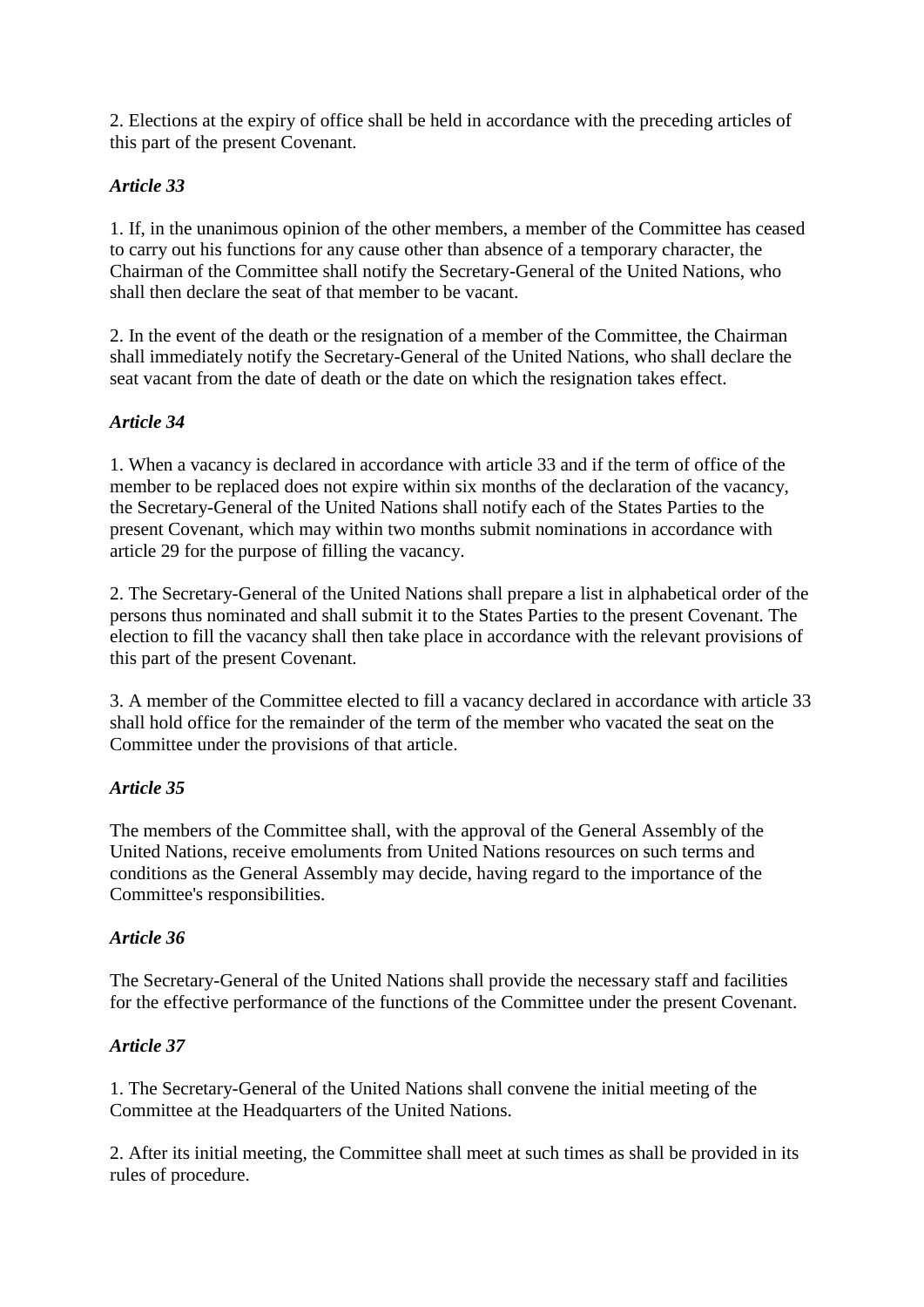3. The Committee shall normally meet at the Headquarters of the United Nations or at the United Nations Office at Geneva.

### *Article 38*

Every member of the Committee shall, before taking up his duties, make a solemn declaration in open committee that he will perform his functions impartially and conscientiously.

### *Article 39*

1. The Committee shall elect its officers for a term of two years. They may be re-elected.

2. The Committee shall establish its own rules of procedure, but these rules shall provide, inter alia, that:

(a) Twelve members shall constitute a quorum;

(b) Decisions of the Committee shall be made by a majority vote of the members present.

## *Article 40*

1. The States Parties to the present Covenant undertake to submit reports on the measures they have adopted which give effect to the rights recognized herein and on the progress made in the enjoyment of those rights: (a) Within one year of the entry into force of the present Covenant for the States Parties concerned;

(b) Thereafter whenever the Committee so requests.

2. All reports shall be submitted to the Secretary-General of the United Nations, who shall transmit them to the Committee for consideration. Reports shall indicate the factors and difficulties, if any, affecting the implementation of the present Covenant.

3. The Secretary-General of the United Nations may, after consultation with the Committee, transmit to the specialized agencies concerned copies of such parts of the reports as may fall within their field of competence.

4. The Committee shall study the reports submitted by the States Parties to the present Covenant. It shall transmit its reports, and such general comments as it may consider appropriate, to the States Parties. The Committee may also transmit to the Economic and Social Council these comments along with the copies of the reports it has received from States Parties to the present Covenant.

5. The States Parties to the present Covenant may submit to the Committee observations on any comments that may be made in accordance with paragraph 4 of this article.

### *Article 41*

1. A State Party to the present Covenant may at any time declare under this article that it recognizes the competence of the Committee to receive and consider communications to the effect that a State Party claims that another State Party is not fulfilling its obligations under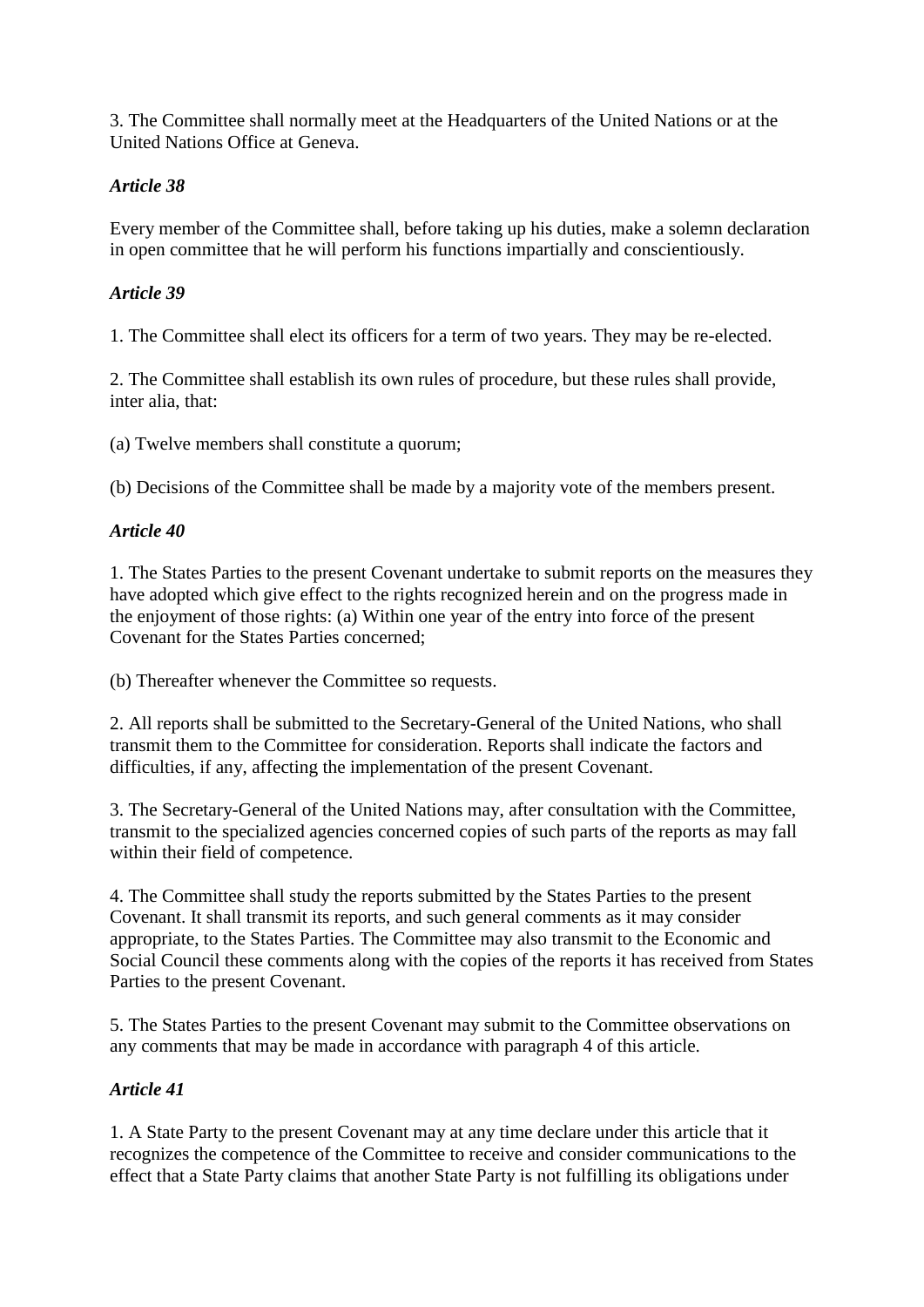the present Covenant. Communications under this article may be received and considered only if submitted by a State Party which has made a declaration recognizing in regard to itself the competence of the Committee. No communication shall be received by the Committee if it concerns a State Party which has not made such a declaration. Communications received under this article shall be dealt with in accordance with the following procedure:

(a) If a State Party to the present Covenant considers that another State Party is not giving effect to the provisions of the present Covenant, it may, by written communication, bring the matter to the attention of that State Party. Within three months after the receipt of the communication the receiving State shall afford the State which sent the communication an explanation, or any other statement in writing clarifying the matter which should include, to the extent possible and pertinent, reference to domestic procedures and remedies taken, pending, or available in the matter;

(b) If the matter is not adjusted to the satisfaction of both States Parties concerned within six months after the receipt by the receiving State of the initial communication, either State shall have the right to refer the matter to the Committee, by notice given to the Committee and to the other State;

(c) The Committee shall deal with a matter referred to it only after it has ascertained that all available domestic remedies have been invoked and exhausted in the matter, in conformity with the generally recognized principles of international law. This shall not be the rule where the application of the remedies is unreasonably prolonged;

(d) The Committee shall hold closed meetings when examining communications under this article;

(e) Subject to the provisions of subparagraph (c), the Committee shall make available its good offices to the States Parties concerned with a view to a friendly solution of the matter on the basis of respect for human rights and fundamental freedoms as recognized in the present Covenant;

(f) In any matter referred to it, the Committee may call upon the States Parties concerned, referred to in subparagraph (b), to supply any relevant information;

(g) The States Parties concerned, referred to in subparagraph (b), shall have the right to be represented when the matter is being considered in the Committee and to make submissions orally and/or in writing;

(h) The Committee shall, within twelve months after the date of receipt of notice under subparagraph (b), submit a report:

(i) If a solution within the terms of subparagraph (e) is reached, the Committee shall confine its report to a brief statement of the facts and of the solution reached;

(ii) If a solution within the terms of subparagraph (e) is not reached, the Committee shall confine its report to a brief statement of the facts; the written submissions and record of the oral submissions made by the States Parties concerned shall be attached to the report. In every matter, the report shall be communicated to the States Parties concerned.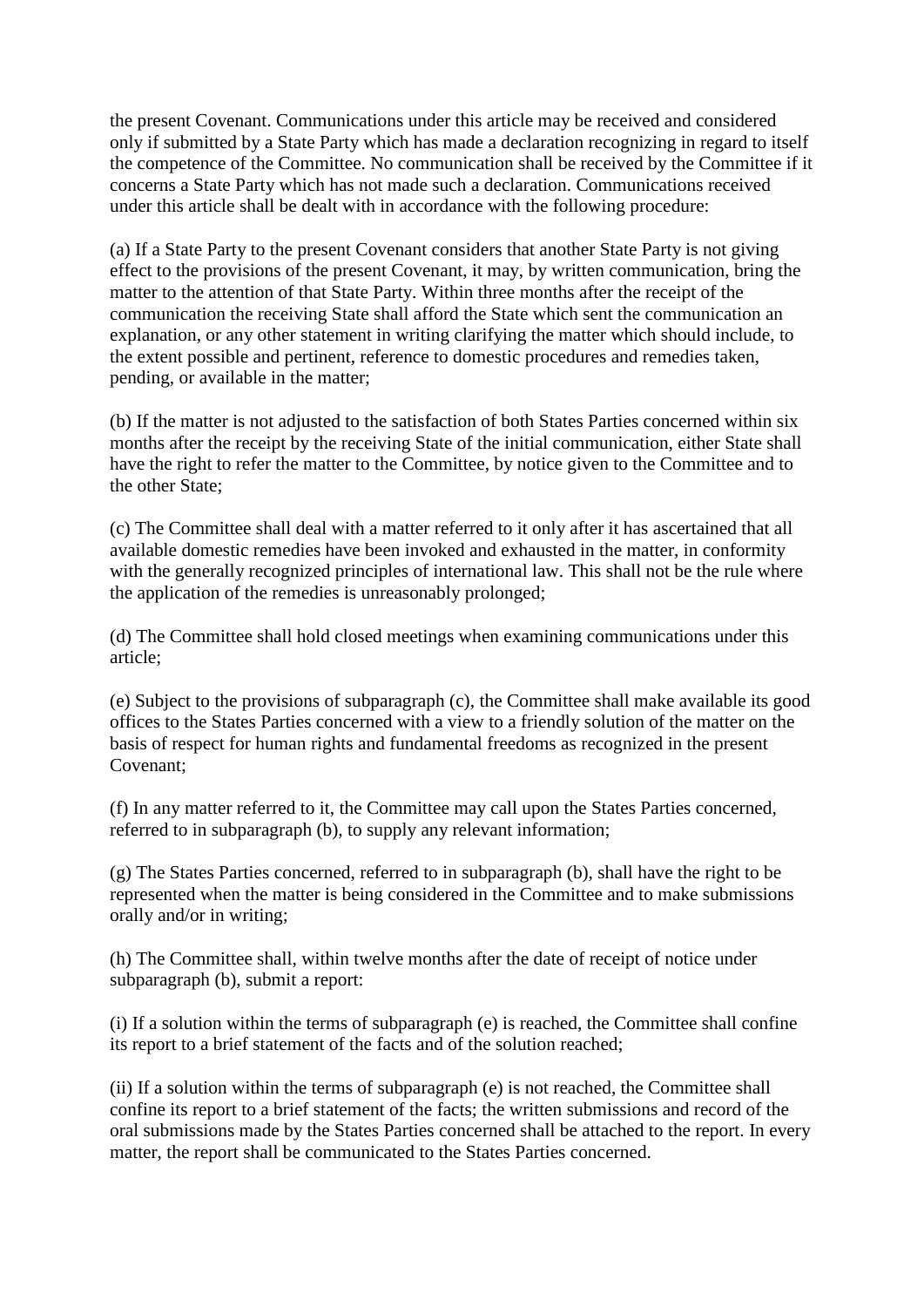2. The provisions of this article shall come into force when ten States Parties to the present Covenant have made declarations under paragraph I of this article. Such declarations shall be deposited by the States Parties with the Secretary-General of the United Nations, who shall transmit copies thereof to the other States Parties. A declaration may be withdrawn at any time by notification to the Secretary-General. Such a withdrawal shall not prejudice the consideration of any matter which is the subject of a communication already transmitted under this article; no further communication by any State Party shall be received after the notification of withdrawal of the declaration has been received by the Secretary-General, unless the State Party concerned has made a new declaration.

## *Article 42*

1.

(a) If a matter referred to the Committee in accordance with article 41 is not resolved to the satisfaction of the States Parties concerned, the Committee may, with the prior consent of the States Parties concerned, appoint an ad hoc Conciliation Commission (hereinafter referred to as the Commission). The good offices of the Commission shall be made available to the States Parties concerned with a view to an amicable solution of the matter on the basis of respect for the present Covenant;

(b) The Commission shall consist of five persons acceptable to the States Parties concerned. If the States Parties concerned fail to reach agreement within three months on all or part of the composition of the Commission, the members of the Commission concerning whom no agreement has been reached shall be elected by secret ballot by a two-thirds majority vote of the Committee from among its members.

2. The members of the Commission shall serve in their personal capacity. They shall not be nationals of the States Parties concerned, or of a State not Party to the present Covenant, or of a State Party which has not made a declaration under article 41.

3. The Commission shall elect its own Chairman and adopt its own rules of procedure.

4. The meetings of the Commission shall normally be held at the Headquarters of the United Nations or at the United Nations Office at Geneva. However, they may be held at such other convenient places as the Commission may determine in consultation with the Secretary-General of the United Nations and the States Parties concerned.

5. The secretariat provided in accordance with article 36 shall also service the commissions appointed under this article.

6. The information received and collated by the Committee shall be made available to the Commission and the Commission may call upon the States Parties concerned to supply any other relevant information.

7. When the Commission has fully considered the matter, but in any event not later than twelve months after having been seized of the matter, it shall submit to the Chairman of the Committee a report for communication to the States Parties concerned: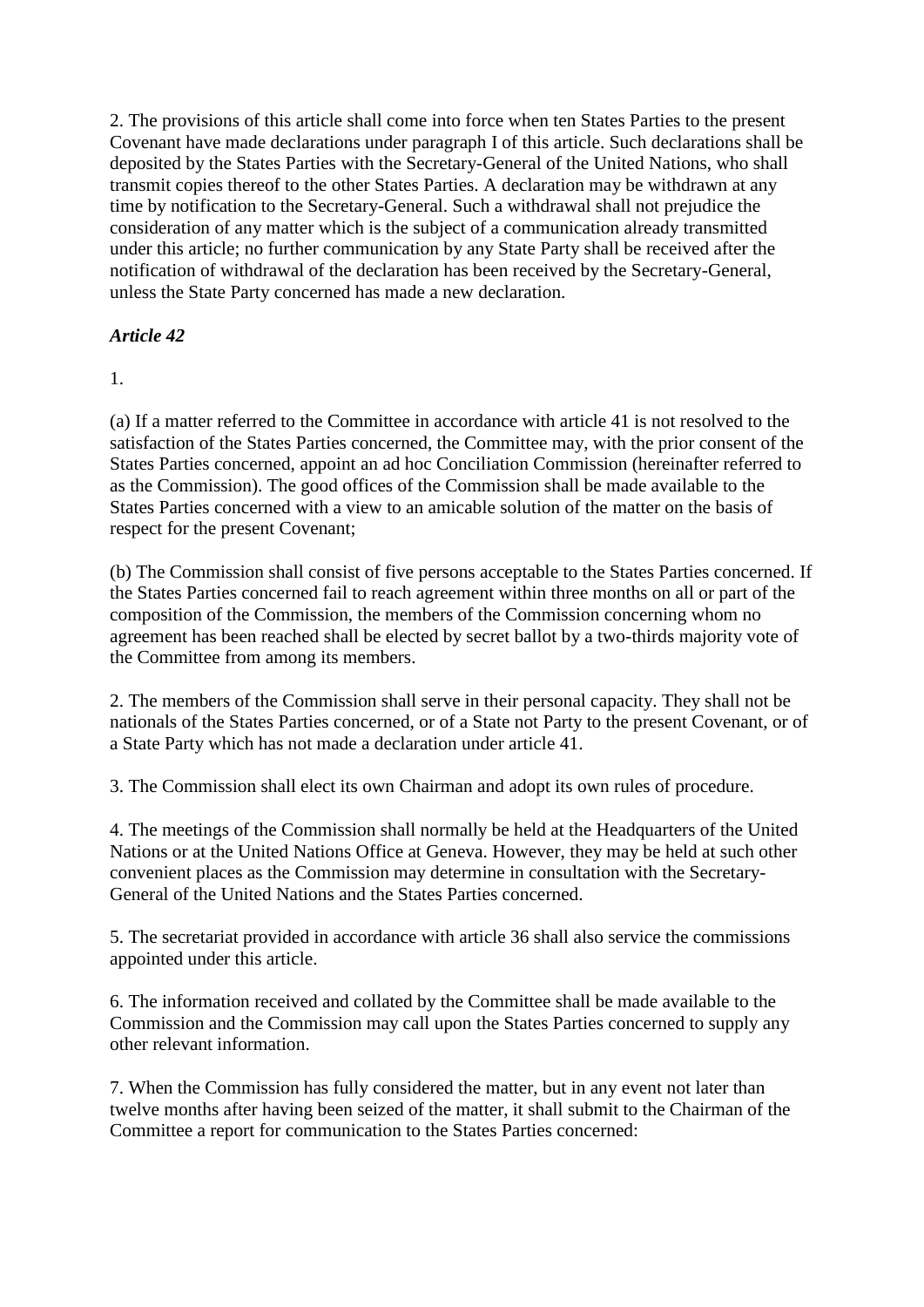(a) If the Commission is unable to complete its consideration of the matter within twelve months, it shall confine its report to a brief statement of the status of its consideration of the matter;

(b) If an amicable solution to the matter on tie basis of respect for human rights as recognized in the present Covenant is reached, the Commission shall confine its report to a brief statement of the facts and of the solution reached;

(c) If a solution within the terms of subparagraph (b) is not reached, the Commission's report shall embody its findings on all questions of fact relevant to the issues between the States Parties concerned, and its views on the possibilities of an amicable solution of the matter. This report shall also contain the written submissions and a record of the oral submissions made by the States Parties concerned;

(d) If the Commission's report is submitted under subparagraph (c), the States Parties concerned shall, within three months of the receipt of the report, notify the Chairman of the Committee whether or not they accept the contents of the report of the Commission.

8. The provisions of this article are without prejudice to the responsibilities of the Committee under article 41.

9. The States Parties concerned shall share equally all the expenses of the members of the Commission in accordance with estimates to be provided by the Secretary-General of the United Nations.

10. The Secretary-General of the United Nations shall be empowered to pay the expenses of the members of the Commission, if necessary, before reimbursement by the States Parties concerned, in accordance with paragraph 9 of this article.

### *Article 43*

The members of the Committee, and of the ad hoc conciliation commissions which may be appointed under article 42, shall be entitled to the facilities, privileges and immunities of experts on mission for the United Nations as laid down in the relevant sections of the Convention on the Privileges and Immunities of the United Nations.

### *Article 44*

The provisions for the implementation of the present Covenant shall apply without prejudice to the procedures prescribed in the field of human rights by or under the constituent instruments and the conventions of the United Nations and of the specialized agencies and shall not prevent the States Parties to the present Covenant from having recourse to other procedures for settling a dispute in accordance with general or special international agreements in force between them.

### *Article 45*

The Committee shall submit to the General Assembly of the United Nations, through the Economic and Social Council, an annual report on its activities.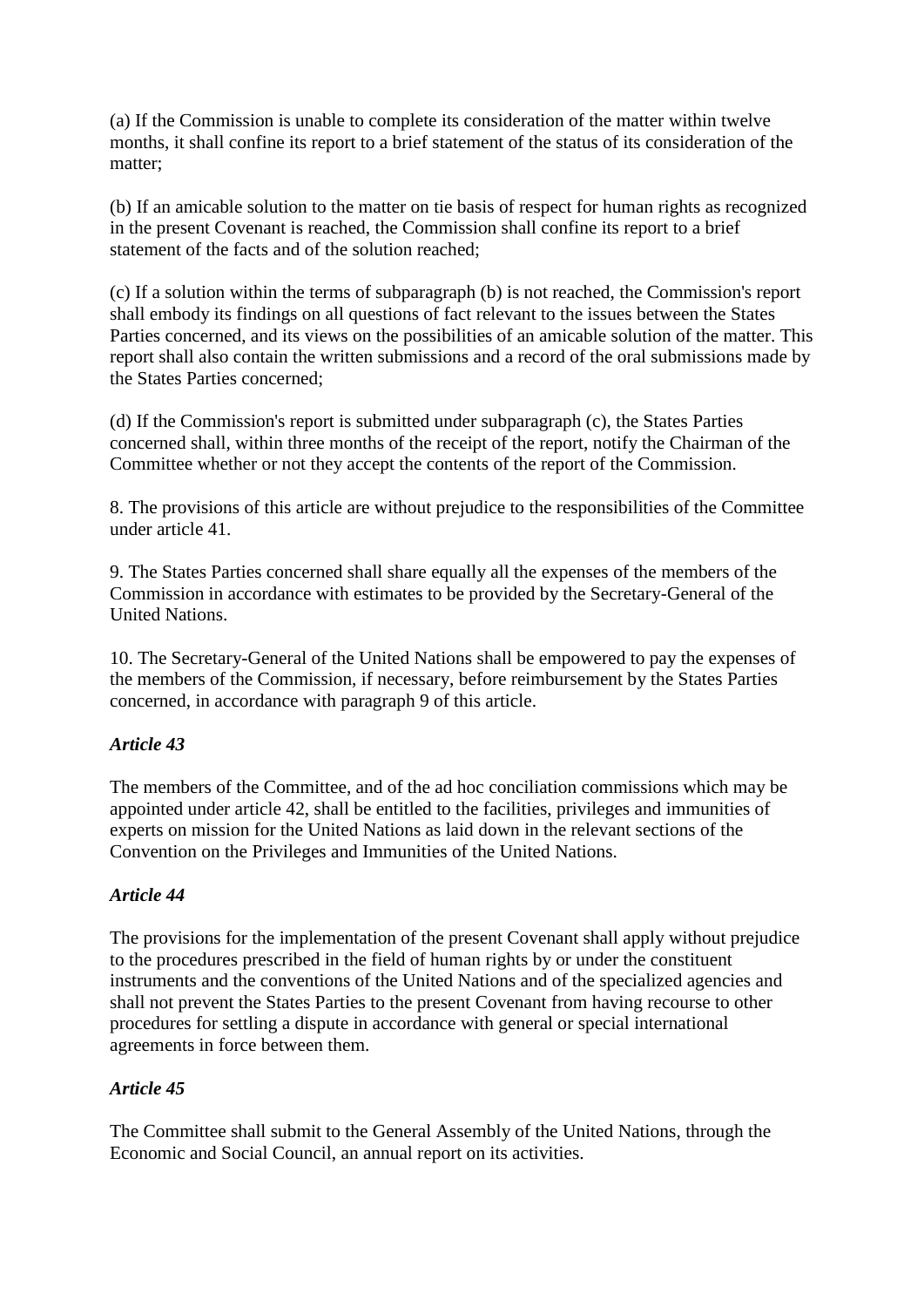## **PART V**

## *Article 46*

Nothing in the present Covenant shall be interpreted as impairing the provisions of the Charter of the United Nations and of the constitutions of the specialized agencies which define the respective responsibilities of the various organs of the United Nations and of the specialized agencies in regard to the matters dealt with in the present Covenant.

### *Article 47*

Nothing in the present Covenant shall be interpreted as impairing the inherent right of all peoples to enjoy and utilize fully and freely their natural wealth and resources.

### **PART VI**

### *Article 48*

1. The present Covenant is open for signature by any State Member of the United Nations or member of any of its specialized agencies, by any State Party to the Statute of the International Court of Justice, and by any other State which has been invited by the General Assembly of the United Nations to become a Party to the present Covenant.

2. The present Covenant is subject to ratification. Instruments of ratification shall be deposited with the Secretary-General of the United Nations.

3. The present Covenant shall be open to accession by any State referred to in paragraph 1 of this article.

4. Accession shall be effected by the deposit of an instrument of accession with the Secretary-General of the United Nations.

5. The Secretary-General of the United Nations shall inform all States which have signed this Covenant or acceded to it of the deposit of each instrument of ratification or accession.

#### *Article 49*

1. The present Covenant shall enter into force three months after the date of the deposit with the Secretary-General of the United Nations of the thirty-fifth instrument of ratification or instrument of accession.

2. For each State ratifying the present Covenant or acceding to it after the deposit of the thirty-fifth instrument of ratification or instrument of accession, the present Covenant shall enter into force three months after the date of the deposit of its own instrument of ratification or instrument of accession.

#### *Article 50*

The provisions of the present Covenant shall extend to all parts of federal States without any limitations or exceptions.